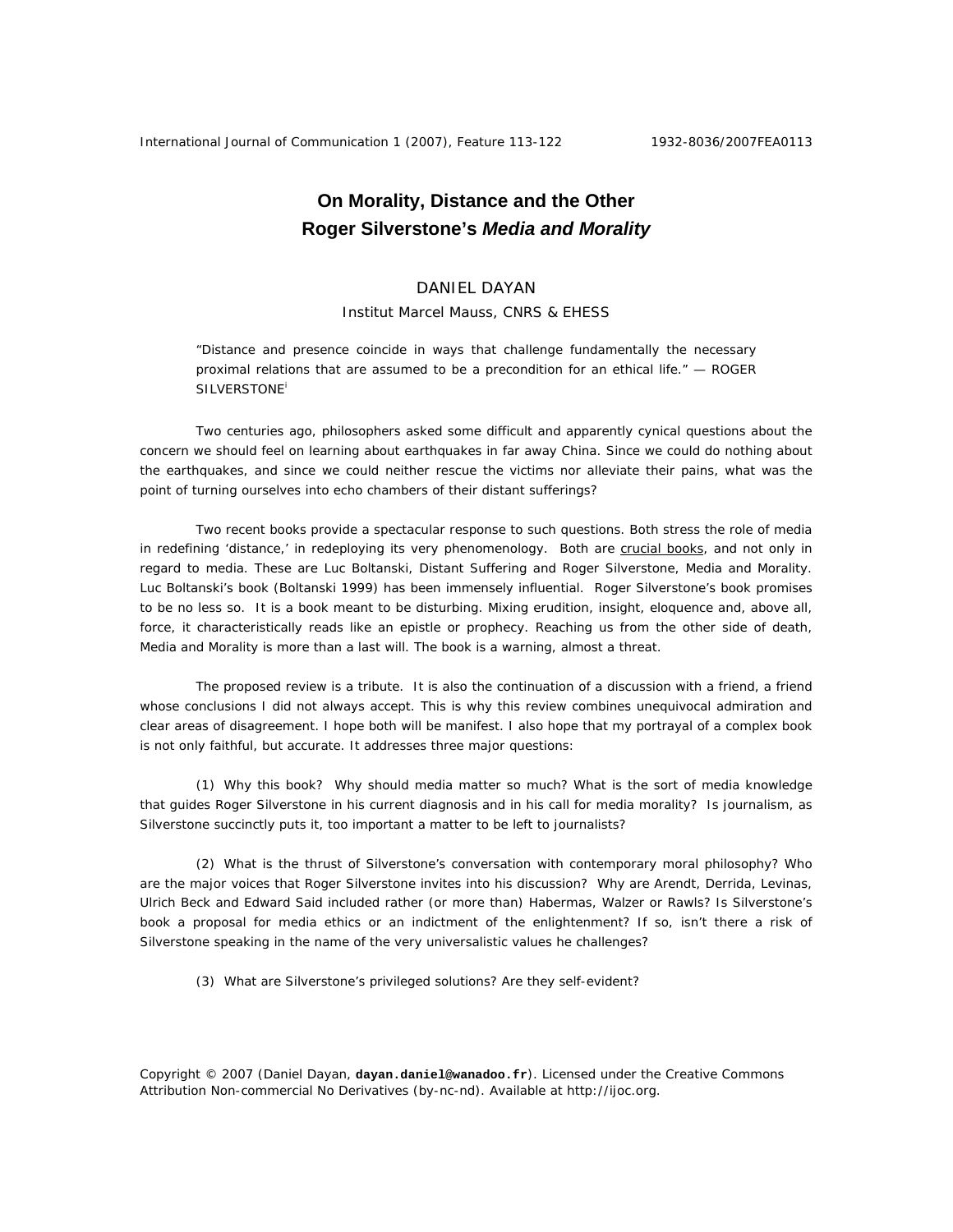In my critical engagement with the book, I shall try to identify three problems:

First, Silverstone's position is one of moral maximalism *à la* Levinas. Can such a version of morality be translated into rules or guidelines? Can it serve as a basis for deontology?

Second, Silverstone's approach to dialogism tends to privilege a monumental version of *the other*. Yet, if we descend from the philosophical stage into the actual world of news, do most depicted situations fit the highly stylized dramaturgy of 'I' and 'Thou'?

Finally, Silverstone proposes that one should adopt a 'proper distance' when it comes to depicting humans. Directly related to his stand on the 'other', proper distance is equated by him with an absolute proximity. Is 'proximity' the only (moral) answer to Silverstone's question?

#### **1. Moralizing the 'Mediapolis' and Silverstone's Diagnosis**

Roger Silverstone's moral investigation concerns what he calls the 'Mediapolis.' A largely normative notion, the Mediapolis is 'the mediated public space where contemporary political life increasingly finds its place, both at national and global levels.' The notion is largely inspired by Hannah Arendt, and by Ulrich Beck. Ulrich Beck provides its cosmopolitan character: 'individuals are rooted in one cosmos but in different cities, territories, ethnicities, hierarchies, nations, religions - all at the same time. This creates not exclusivity but rather an inclusive plural membership.' Arendt offers her view of the polis as transcending the geographical: 'the polis is not the city-state in its physical location; it is the organization of the people as it arises out of acting and speaking together . . . no matter where they happen to be.' In other terms, Arendt offers her version of the public sphere. This version strongly differs from that of Habermas, in which 'only reason, and a singular and narrow kind of reason at that, determines the viability of discourse and the possibility of action.' As opposed to Habermas' construct, Silverstone's mediapolis is a site in which 'communication is multiple and multiply inflected. It is open to the circulation of images and narratives.' It is also open to a characteristic combination of moral and dramaturgic concerns. Mediapolis is an Arendtian space of appearance: 'the space where I appear to others as others appear to me.'

## *Boundary Work and the Construction of a Moral Universe*

This view of the polis is of course ideally suited to the analysis of media performances. The point of Silverstone's book is that such performances always involve a moral dimension. Silverstone's mediapolis is a place (1) 'where we will or will not find ourselves alongside the other in his or her dignity'; (2) 'where we will or will not hear a discourse of multiple voices'; (3) where we will escape or not the 'consequences of the failures of representation.' In a word, the media are responsible for defining 'the moral space within which the other appears to us.' This moral space is not just one among others. It actually supersedes all others. 'The media … are the principal means of connection (and disconnection), of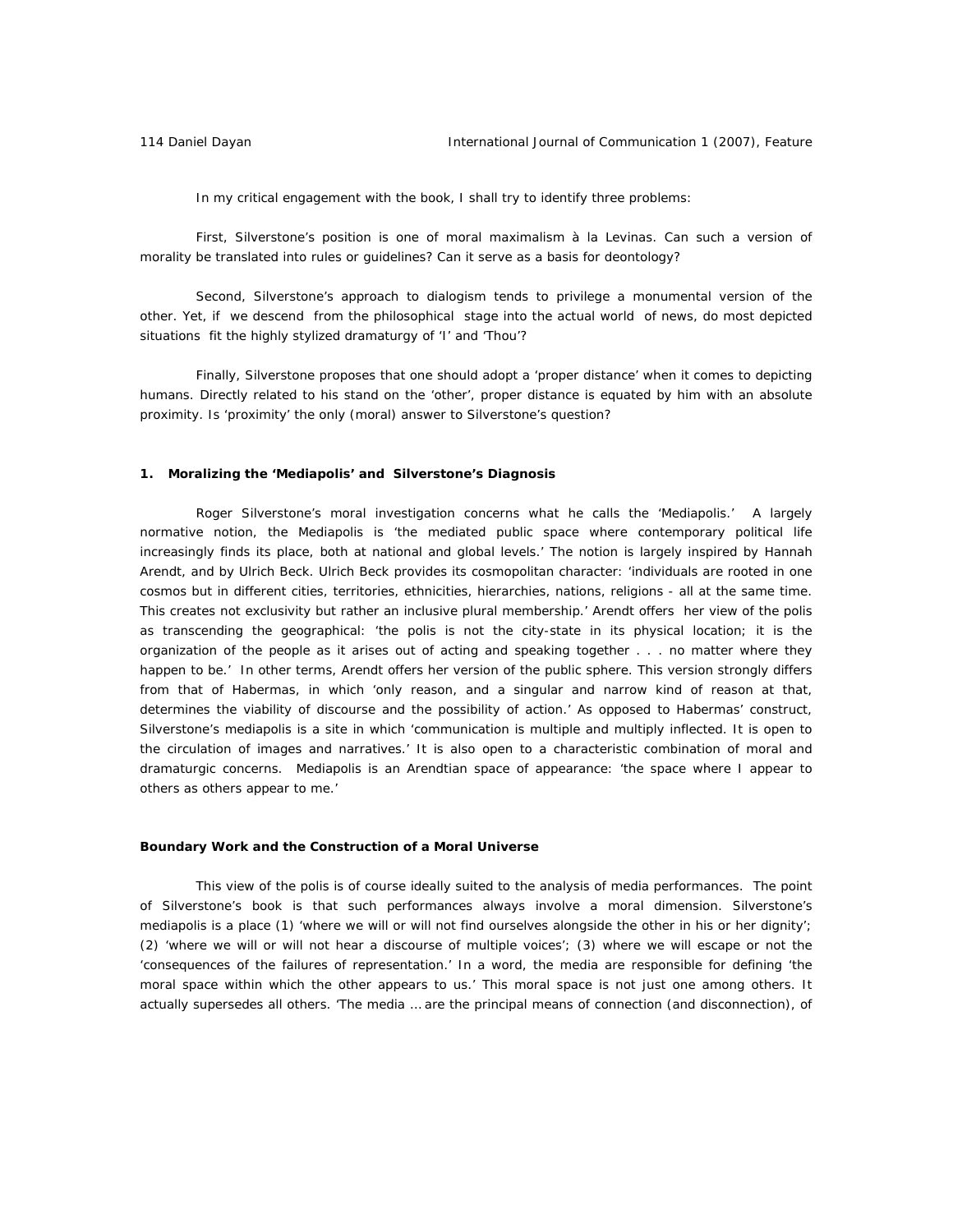International Journal of Communication 1 (2007), Feature **Communication** On Morality, Distance 115

symbolic inclusion (and exclusion), indeed of communication (and miscommunication) between human beings. They are constructing our moral universe.'

They do so, by constantly performing 'boundary work.' 'The media, in their centripetal phase, articulated the boundaries of national and linguistic cultures . . . And now, in an age where the media are more centrifugal . . . this boundary work, far from disappearing, persists . . . in the centrifugal assertion of identities and connectivities.' Boundary work is omnipresent. 'Inscriptions of difference' are to be found 'in any and every media text or discourse: from the crude stereotypes of otherness to the subtle and not so subtle discriminations of dramatic characterisation.' In other terms, boundary work amounts to an 'endless playing with difference and sameness.' It specializes in 'discriminative practices in terms of self and other.'

#### *Media's Unackowledged Responsibilities*

Boundary work involves an immense power and an immense responsibility: a responsibility that the media fail to acknowledge. 'This is not to suggest that journalists should be better than the rest of us as human beings (though why should they not be?), only that they should recognize that what they do... has consequences for the rest of us as human beings.' Perhaps indeed, journalists should be better human beings than the rest of us. 'What else should we expect of those whose responsibility it is to report the world, and in the reporting make it available to us as a political and social reality?' Yet, since they are not, Silverstone offers an alternative. The media is too important to be left to themselves. The alternative is 'regulation.'

#### *Toward Regulation*

Regulation discourses have been traditionally concerned with the protection of home. This emphasis was misplaced. According to Silverstone, regulation should rather deal with the protection of media environment. 'If we drop a model of effects for a model of resources, the impetus for regulation should concern the nature of what is shown in the public sphere' and not only the nature of what the showing may trigger. Silverstone's regulation is directed towards the media as a semiotic ecology. In a move reminiscent of Todd Gitlin's *Media Unlimited* (Gitlin 2001), Silverstone's regulation is meant to control 'environmental standards of media practice.'

The reference to an ecologic model for the media is a major theme of the book, whose title could have been: *Why regulate Media-ecology?* 'Mediated cultural environment is as significant … for the human condition as the natural environment is … I would go so far as to say that the security of the future of the physical environment is going to be of limited value unless and until the mediated symbolic one is equally secure.' In a gesture of calculated hubris Silverstone proposes a regulating of the world media environment, suggests 'the equivalent of a Kyoto for the media.' He proposes 'treaties between, for example, broadcasters, both national and transnational, to ensure reciprocity of address, and the presence of the other in otherwise alien media space.'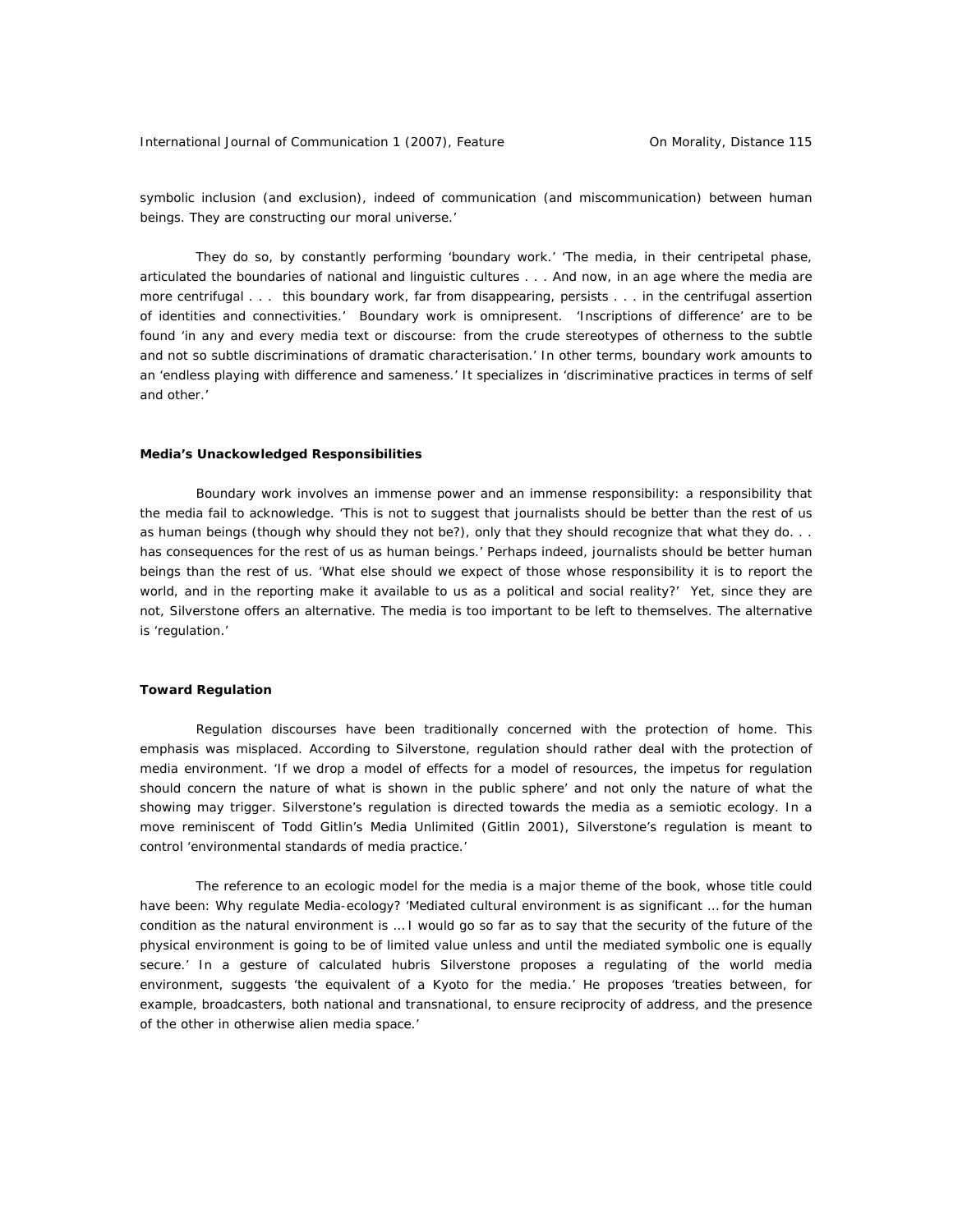Of course regulation is a dangerous notion. We know that 'in a benevolent society it can enhance the quality of the democratic process . . . In less benevolent societies, it can, and will, both effect and legitimate the opposite.' Yet, Silverstone's emphasis is less on the 'how' of regulation, than on the 'why' of regulation; less on regulation itself than on the moral principles that should guide it.<sup>ii</sup> What are such principles?

#### **2. Key Notions: Distance, Hospitality, Responsibility**

Not unlike John Peters or Paddy Scannell, Roger Silverstone is willing to bring themes of contemporary moral philosophy to bear on media scholarship. Not all themes are treated as equally urgent. 'Justice' is discussed in reference to John Rawls, but briefly. 'Truth' is discussed in reference to Bernard Williams' notion of 'truthfulness,' but Silverstone's analysis of truthfulness (respect for and orientation toward truth) remains a secondary theme, probably because it was already discussed in his earlier work, in reference to the notion of 'Trust.' On the other hand, a long chapter is devoted to Edward Said's 'counterpoint' which for Silverstone transcends the analytic strategy of the literary critic. Counterpoint is not only an attempt at reading literary texts against the grain, but a 'moral principle' of cultural expression, an invitation to 'the play of media voices none of which should be silenced,' a manifestation of 'the dignity of difference.' Silverstone's reading of 'Counterpoint' introduces us to the themes to which he devotes his full attention. Three of these themes will be discussed: 'distance,' 'responsibility,' and 'hospitality.' Let me first propose, for each of them, a careful reconstitution of Silverstone's argument.

## *Distance*

Distance is not 'just a material, a geographical or even a social category.' It is a moral category. Indeed, the media 'have always fulfilled the function of creating some sense of proper distance, or at least they have . . . claimed to be able to do so.' For Silverstone, they in fact failed by either incorporating or demonizing the other. This other was sometimes pushed 'to a point beyond strangeness, beyond humanity'; and he was sometimes drawn 'so close as to become indistinguishable from ourselves.' In both cases, the resulting distance was morally unacceptable and the media performance was torn between symmetrical immoralities: the 'immorality of distance' and the immorality of sameness or 'identity.'

In order to avoid these twin immoralities, Silverstone suggests a 'Kantian enlargement of mentality beyond the individual and the solitary self.' This is Arendt's notion of Imagination. As Arendt puts it, 'Imagination alone enables us to see things in their proper perspective.' It is that which allows us 'to put that which is too close at a certain distance so that we can see and understand without bias and to bridge abysses of remoteness until we can see and understand everything that is too far away from us as though it were our own affair.'

Thus, for Silverstone, 'proper distance' is that which permits adopting the position of the other, and 'imagination' is that which serves the purpose of distancing oneself from oneself. In regard to the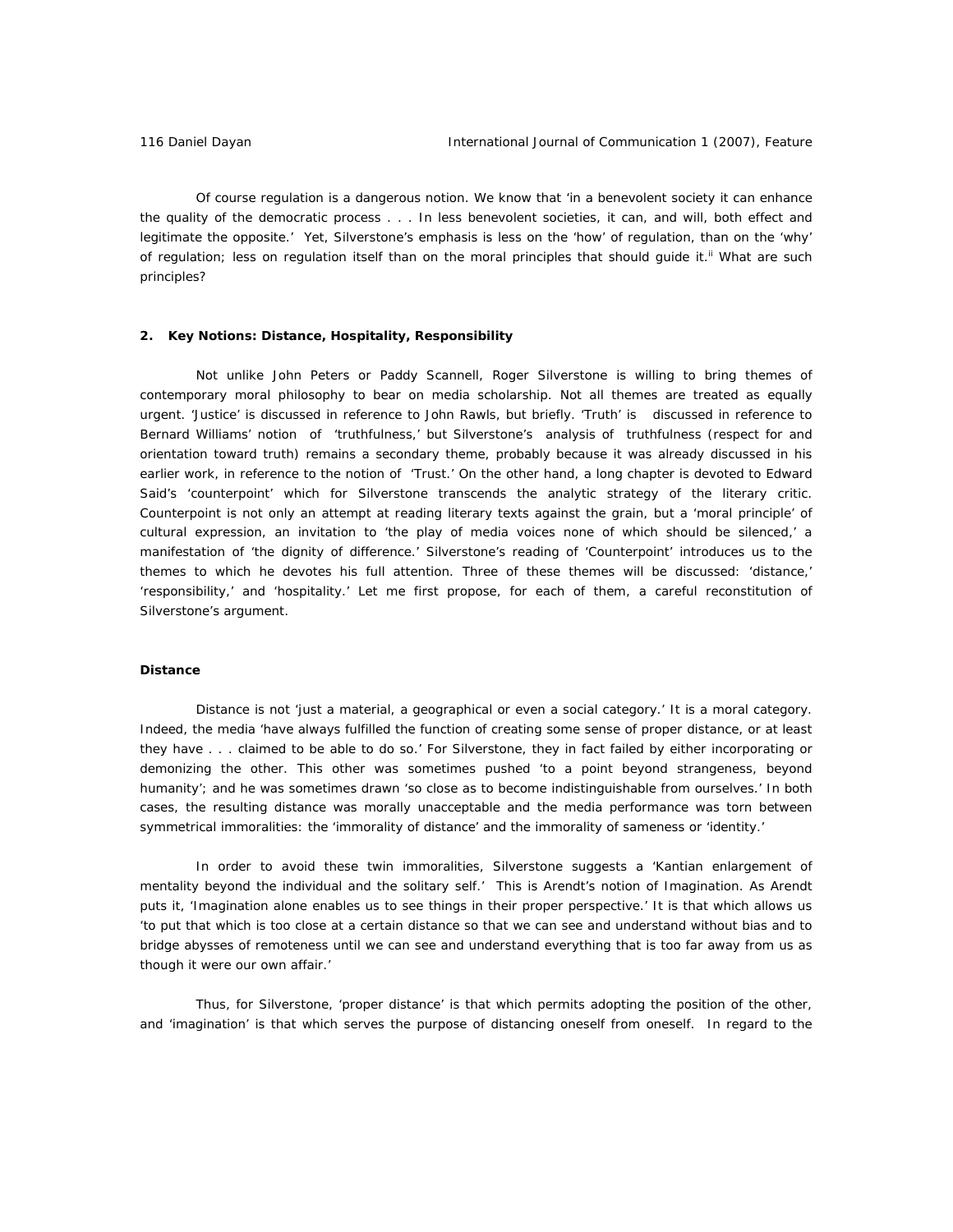other, 'proper distance' thus means no distance at all. What is 'proper' is the erasure of any distance. Instead of a 'proper distance, Silverstone could speak here of a 'required proximity.' In fact, this is exactly what he does when he stresses 'the *degree of proximity* required in our mediated inter-relationships . . . for a duty of care, obligation and responsibility.' What sort of responsibility?

## *Responsibility*

In a distinction taken from Hans Jonas, Silverstone opposes formal and substantive responsibility. Formal responsibility is 'the responsibility I have for my own acts, those aspects of life and deed for which I can be held accountable.' Substantive responsibility, on the contrary, is 'responsibility for the condition of the other.' It is 'in some sense, the responsibility of a parent for a child, as long as they both shall live. It is also the responsibility of the statesman.' This very different kind of responsibility is an expression of power and extends with the extent of the power that I have. 'Substantive responsibility' is meant 'to ensure the continuing existence of mankind.' It is characteristically 'non reciprocal.'

In order to illustrate the notion of 'substantive responsibility' Silverstone offers the examples of the paterfamilias, of the statesman. These examples are relatively easy to understand, since they involve not only the notion of a shared order, but also, albeit indirectly, a form of reciprocity. In these examples, substantive responsibility is the responsibility of the powerful vis a vis the powerless, or at least, that of those who have more power, toward those who have less power. But this dimension of reciprocity is not required by the definition.

The mediapolis is agitated by perpetual situations of struggle and by frequent shifts in media power. In a struggle, I am certainly responsible for my deeds. Am I responsible for the actions undertaken by my enemy? Am I responsible for all what my enemy does? If so, is there any limit at all to my responsibility? By bringing in Hans Jonas, Roger suggests that there are no such limits. I must take responsibility for the acts of the other, even if those acts are directed against me. Is such a conception of responsibility capable of guiding earthly - rather than heavenly - behaviour?

*Hospitality* here is a linguistic and philosophical affinity between *ethics* and *home*, between *ethics* and *ethos*. 'Insofar as it has to do with the ethos, that is the residence, one's home, the familiar place of dwelling' writes Derrida ' . . . ethics is thoroughly coextensive with the experience of hospitality. . . . Hospitality is culture itself and not simply one ethic amongst others.' For Derrida, 'hospitality goes to the heart of our relationships with others. Indeed it is constitutive of such relations.'

Hospitality means 'welcoming the other in one's space, with or without any expectation of reciprocity.' Hospitality is an obligation with no corresponding right. 'The law, of course, sets limits on who will be welcome and under what terms; . . . in some sense the law is by definition inhospitable.' This is why, 'drawing on Kant's discussion of hospitality in *Perpetual Peace*, Derrida distinguishes between *unconditional* and *conditional* hospitality, the first beyond, the second within, the law. True hospitality, in the context of city and state, for Derrida, is unconditional . . . breaking all bounds, unconstrained by the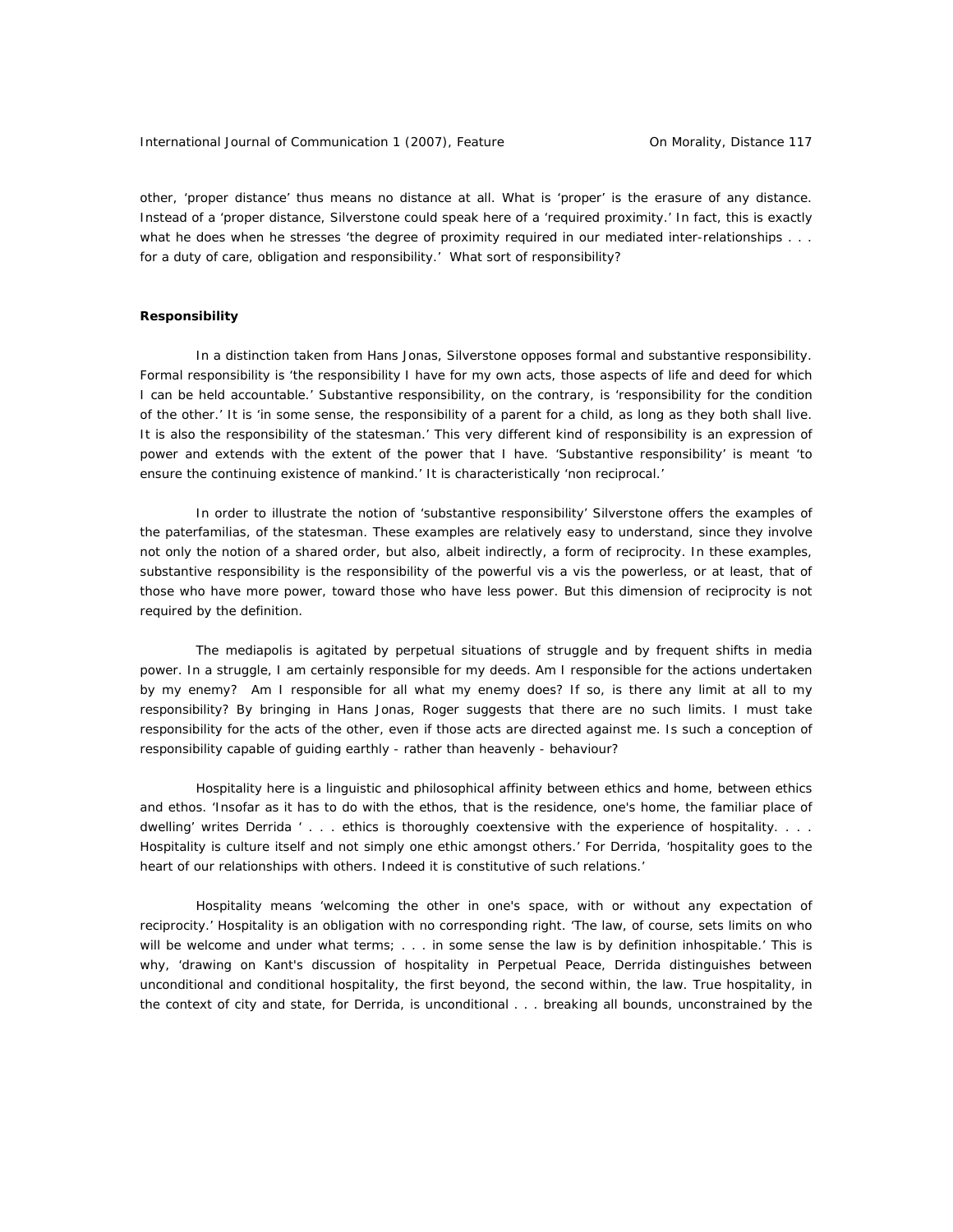forces of law and urban and national self-interest.' How then can one translate Derrida's philosophy of hospitality into guidelines for the mediapolis?

Media Hospitality involves 'a willingness to ensure that … the bodies and voices of those who might . . . be otherwise marginalized will be seen and heard on their own terms.' Of course, in the mediapolis, unconditional media hospitality is almost impossible. Even when it is not flatly denied, media hospitality remains parsimonious, cautiously granted: 'editorial controls remain in place. They work to constrain those speaking either by marginalizing them in the schedule . . . or on the page, or by limiting the rights of access to the relatively safe.'

Terrorism is a case at hand. Let us imagine, Silverstone asks, 'the disinterested, or fair, reporting of terrorism in a society recently terrorized . . . What kinds of distance are appropriate in such representation? Do we listen to the terrorists on their own terms? Can we hear what they may have to say?' Silverstone has no doubt that we should. Of course, he notes, hospitality 'can be abused . . . Hospitality is dangerous. It is not without risk.' But 'hospitality has much in common with true forgiveness.' 'To give hospitality to the terrorist' and 'to forgive the unforgivable' are the true expressions of the primary ethic.<sup>iii</sup>

In order to justify the granting of hospitality to face and the voice of the terrorist, Silverstone turns once more toward Derrida. 'Hospitality, in its pure and unconditional for - writes the philosopher does not involve, nor is it dependent on, an invitation. It is only when someone enters our lives, and is welcomed, without having been invited, that we can truly accept the otherness of the other.' 'In media terms, as well as in material terms' Silverstone concludes there is a difference, between the hospitality of *invitation* and what Derrida calls the hospitality of *visitation*. It is the latter which is increasingly required in a truly cosmopolitan society: 'There has to be space for the unbidden and the uninvited, both in the material as well as the mediated world.'

#### **3. A Critical Engagement**

#### *The Choice of Maximalism*

How does one move from Silverstone's prophetic principles to the earthly implementation of these principles? How does one move from morality to ethics? From ethics to deontology? From deontology to guidelines, laws, and international agreements? This is not only a hard matter in general, but an especially difficult task, given the nature of Silverstone's morality. No one, says Silverstone, will provide us with another cosmos. Is his approach realistically capable of saving this one?

Roger Silverstone's book is about moral choices, moral preferences, moral dilemmas. The reader is constantly asked to choose. But he is not simply required to choose between options that are moral and options that are immoral. He is also required to choose between positions that are moral and positions that are even more so. He is required to choose between hospitality by 'invitation' (that is conditional hospitality), and hospitality by 'visitation' (which is unconditional). He is required to choose between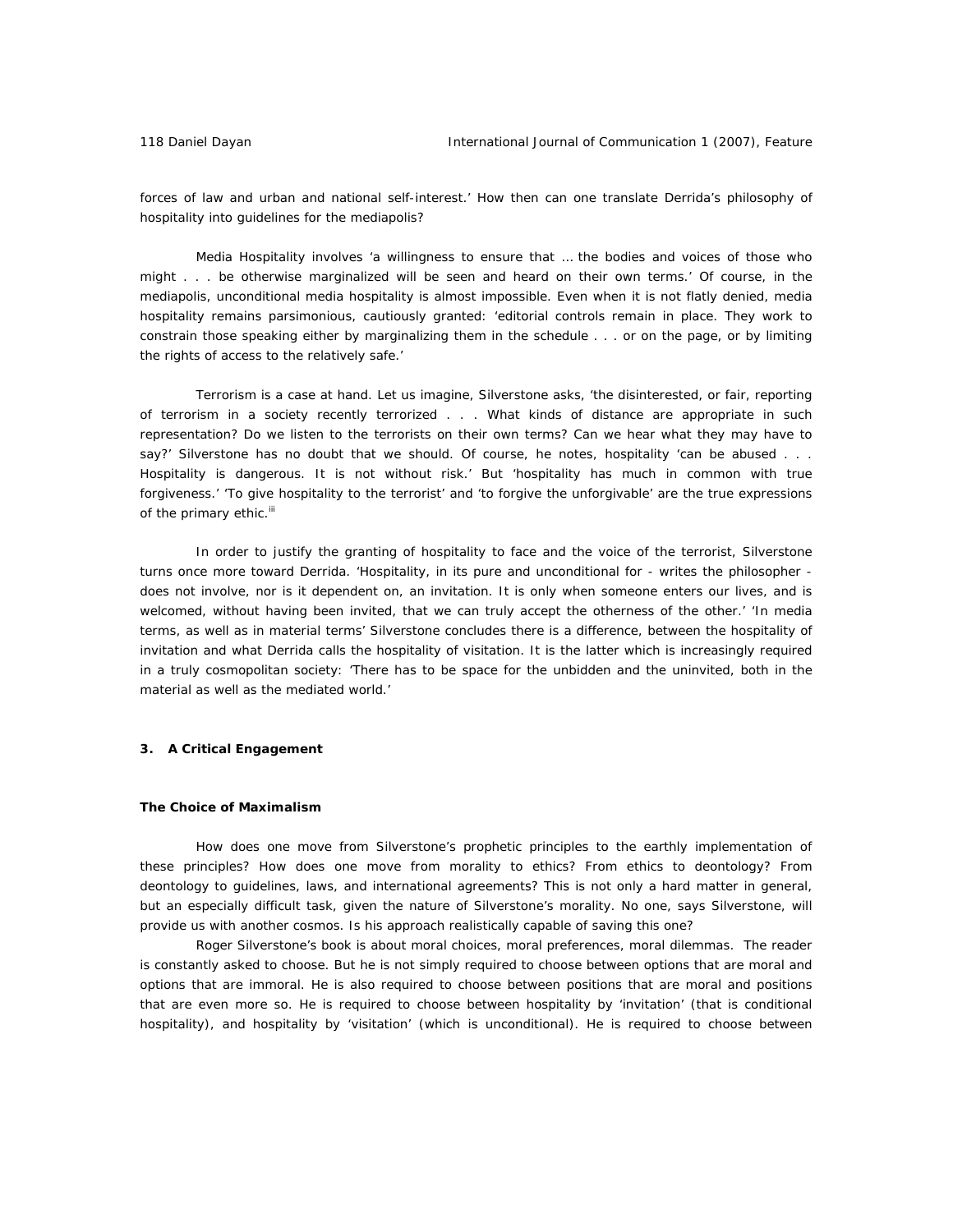'perfect obligations' (obligations balanced by rights) and 'imperfect obligations' (pure obligations, involving no equivalent rights). He is required to choose between formal responsibility (I am responsible for my actions) and substantive responsibility (I am responsible for my actions *and also* for the actions of the other). In each situation, Roger Silverstone not only privileges a moral position, but within the range of moral possibilities, he privileges the position I would call maximalist: hospitality by visitation; imperfect obligation; substantive responsibility. Silverstone's morality involves no ifs and no whens; no conditions and no reciprocity. Given Silverstone's professed aims (moralizing the mediapolis) the choice of this maximalist, intransigent, absolutist approach to morality might be self-defeating. I can hardly imagine how any international covenant could turn its back on reciprocity. But what is at stake here is more than moral maximalism.

## *Bauman: Ethics Against Society?*

Silverstone's choices are highly influenced by Zygmunt Bauman's *Postmodern Ethics* (Bauman 1992). Silverstone largely endorses this book's attack on modernity. Should the failures of modernity be attributed - as Habermas would put it - to modernity's unfinished project? Are they, on the contrary, consubstantial with modernity itself? Silverstone endorses the second option. 'The failures of modern media' he writes, 'are in fact the failures of modernity tout court.' In Silverstone's as well as in Bauman's conception of morality, responsibility is the cardinal value. This value is embraced against society, against reciprocity, and if necessary, against justice. Silverstone puts it bluntly: '*Postmodern Ethics* … offers … a … defence of responsibility rather than, and contrary to, justice.' Bauman's argument is that 'modernity's appropriation of reason, its institutionalisation of process and procedure, its embodiment of reciprocity as a principle of social life, indeed its very sociality, has systematically undermined the possibility of moral action and responsible behaviour.' Morality can only genuinely emerge from the refusal of social order, as order … And since justice is social, it too, perversely enough, gets in the way.'

In other terms, the very notion of reciprocity, the very notion of justice comes in the way of care, of responsibility, of our obligation to the other.

#### *Pluralism or Universalism*

Together with this romantic conception of a morality set above society, against and beyond any requirement for reciprocity, Silverstone manifests an unexpected sympathy for anti-Enlightenment thinkers of the eighteenth century. Their romantic nationalism is seen with indulgence if not altogether fondly since they are taking sides against 'the universalist tendencies in the Enlightenment, the misplaced omnipotence of reason'; since they reject 'the enlightenment's de jure refusal to acknowledge the distinctiveness, indeed the irreducible distinctiveness, of human cultures.' Silverstone has particular praise for 'Vico and, above all Herder' whose 'pluralism … was both distinctive and revolutionary': 'the belief not merely in the multiplicity, but in the incommensurability of the values of different cultures and societies, and … the incompatibility of equally valid ideals.' This 'incompatibility of equally valid ideals,' or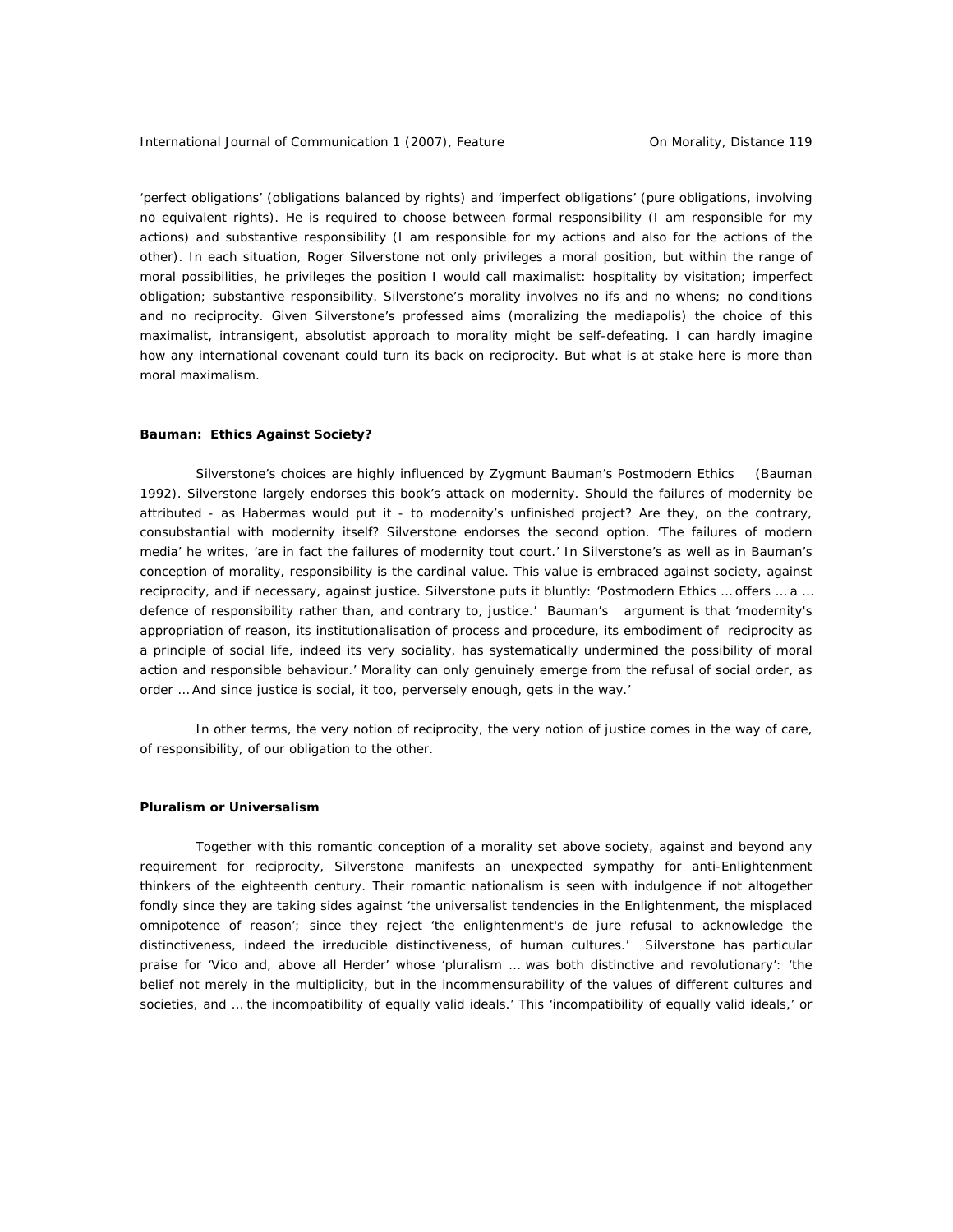to put it in other terms 'the equal validity of incompatible ideals' introduces us to absolute relativism as, paradoxically, the basis of absolute moralism.

I am not sure I am ready to follow Silverstone – or Bauman - in their rejection of modernity. I am indeed fearful that the remedy they propose might be worse than the illness. But my main disagreement with Roger Silverstone is not about his endorsement of Baumanian positions. It concerns his own central themes. Two such themes are essential to him – and to me. These themes are 'otherness' and 'Proper distance.' Their discussion will conclude this essay.

## *Who is the Other?*

Roger Silverstone writes: 'No presumptions should be made about an unreflecting, universal, generalisable, uncomplicated we. The "we" both is, but crucially is also not, the plural of the "I".' I suggest that no presumptions should be made either about an unreflecting, universal, generalizable uncomplicated other. Yet Silverstone's book is replete with such presumptions.

Who is *the other*? And why is there only one, as if the use of capitals subsumed every possible alterity? Silverstone makes it very clear that the *other* is not the one I have invited, but whoever comes to me, invited or uninvited. This is not really where I disagree. My point is: why the singular? Why not the plural? What about the claims of many others to be recognized? What about the faces of many others to be seen and the voices of many others to be listened to? What about the fact that there are simultaneously many ways of being not me? The Turk may be my other. But the Armenian is not me. The Janjahid is my other. But the Darfour civilians are not me. The Balkan Moslems might be my other. But the Serbs are not me. This entails a very simple empirical remark. In most situations involving the 'mediapolis,' focusing on the dual pair of 'Me and the other' is misleading. Instead of pairs, there are at least triangles. Obvious in Boltanski's description of distant suffering, such triangles are not to be found in this book.

In other terms, Silverstone's moral approach tends to do exactly what he accused the media of doing. It quietly divides others into big others (treated as such), and smaller others (dissolved altogether, or treated as if they were just an extension of 'me'). As a result, Silverstone stages a big Levinasian face to face, a theater of alterity, a climactic encounter that feels like the final shootout in a western movie. Of course this is an admirable shootout, a sublime encounter of I and Thou. It is not the sublimity of the encounter I object to. I object to its dualistic character.

Abolishing some of the others in our moral world certainly simplifies it. Do we need this simplicity? Do we need to be treated to a succession of majestic others (sooner or later to be dethroned)? Mediapolis is not a dance nor a date, nor the culminating duet of an opera. Perhaps the following remark is that of a Frenchman and the result of wounded narcissism (the French no longer believe they are the center of the world.) I nevertheless want to stress that, more often than not, the other has another and this other is not me.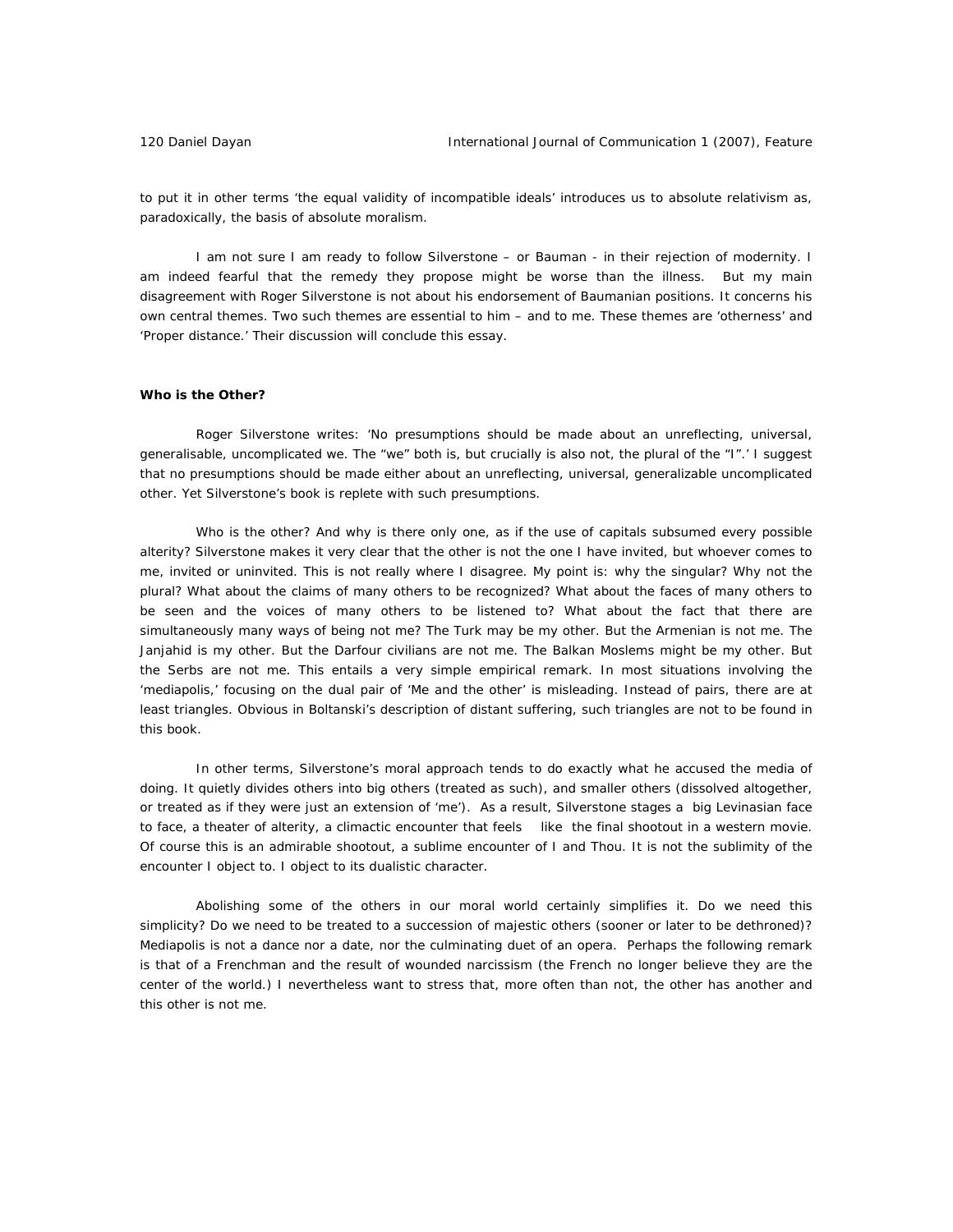International Journal of Communication 1 (2007), Feature **Communication** On Morality, Distance 121

#### *The Issue of Proper Distance*

Acknowledging the multiplicity of others has direct consequences on the notion of a 'proper' distance. Roger Silverstone's proper distance is that which encourages responsibility, that which brings me into contact with the humanity of the other. Faced to this otherness, proper distance means in fact no distance at all, except from myself, a self from which I am encouraged to abstract myself by an act of imagination.

But if, instead of being confronted to some major, monumental, generalized OTHER, I acknowledge that there are many others awaiting my response at any given moment, the calculation of a proper distance radically changes. Proper distance can no longer be offered as a synonym for proximity. It now defines the point from which I am capable of hearing the respective claims of many others. Proper distance involves the reintroduction of actual distance. It is the amount of distance needed if one seeks to go beyond a myopic, fusional relationship with some privileged category of others.

Put differently, proper distance needs to be *equitable* distance. Of course this equitable distance this 'equidistance' - reintroduces a notion that Silverstone, under the influence of Bauman, has downgraded. Media morality is not merely a matter of responsibility. It is also – pace Bauman, pace Silverstone – a matter of Justice. The multiplicity of others is, after all, what Mediapolis is about.

#### **Biography**

Daniel Dayan is Directeur de Recherche at the Institut Marcel Mauss (Centre National de la Recherche Scientifique) and professor of media sociology at Ecole des Hautes Etudes en Sciences Sociales, Paris. In 2005, he was a resident fellow at the Institute for Advanced Studies, Hebrew University, and an Annenberg Scholar at the University of Pennsylvania. In 2006, he offered the 'freedom of speech' lectures at the University of Bergen*.* His most recent books are *La Terreur Spectacle* (Paris, INA-De Boeck 2006) and *Televisao, Das Audiencias aos Publicos* (with J.C. Abrantes, Horizonte Books, Lisboa, 2006).

#### **References**

Bauman, Z. (1992) *Postmodern Ethics*. Cambridge: Polity.

Boltanski, L. (1999) *Distant Suffering*. Cambridge: Cambridge University Press.

Dayan, D. (ed.) (2006) *La Terreur Spectacle*. Paris-INA & Bruxelles, De Boeck

Gitlin, T. (2001) *Media Unlimited*. New York: Henry Holt.

Silverstone, R. (2006) *Media and Morality: On the Rise of the Mediapolis.* Cambridge: Polity.